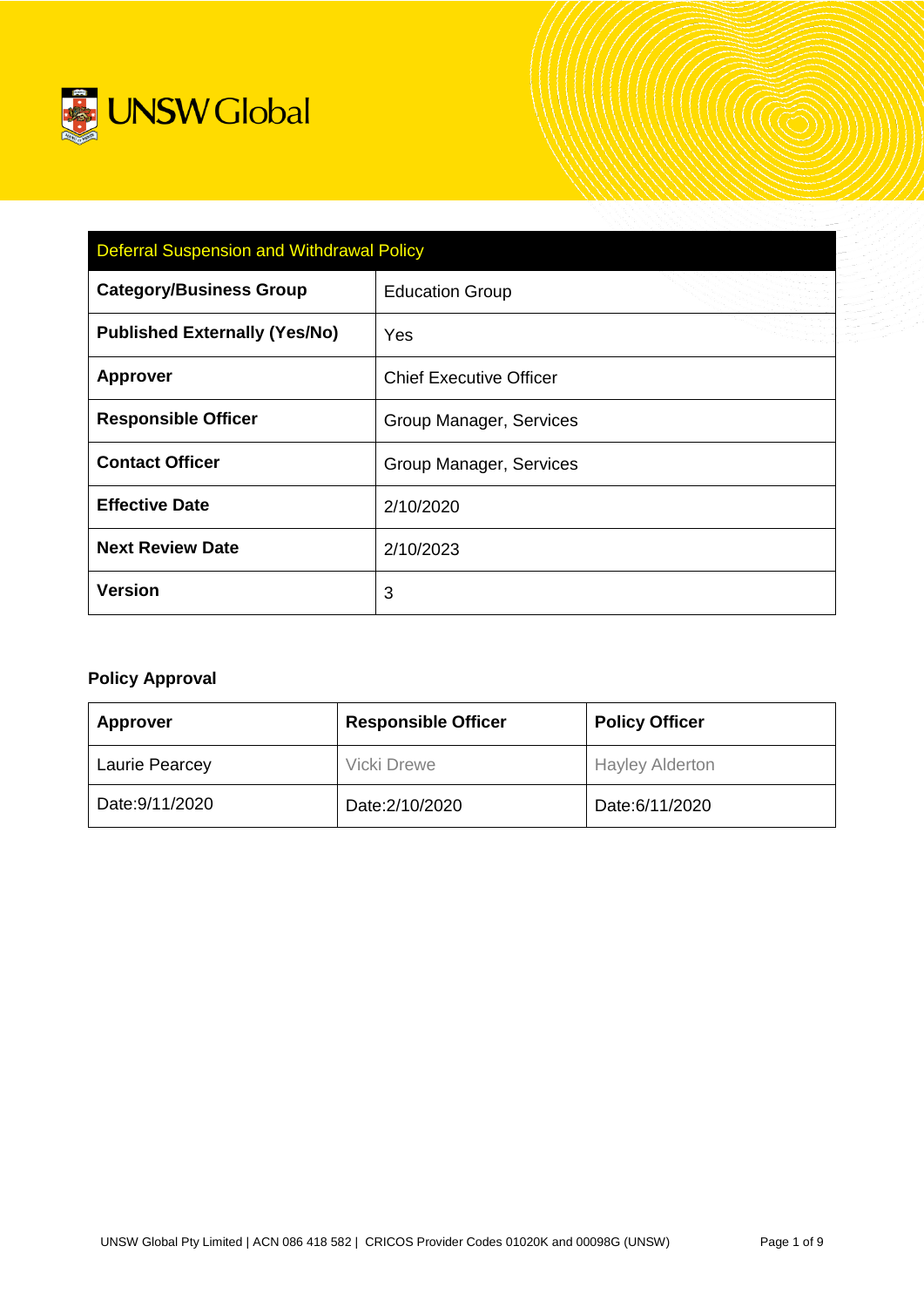

### **1 Background**

UNSW Global has obligations under the Education Services for Overseas Student Act 2000 (Cth) (the "**ESOS Act**"), which regulates the delivery of education and training courses to students who come to Australia to study on a student visa. One of the functions of the ESOS Act is to set up a National Code, which provides standards for all registered providers including UNSW Global.

Standard 9 of the ESOS National Code 2018 provides that international students on student visas can apply to defer commencement of their course or temporarily suspend their enrolment once they have commenced studies in certain limited compassionate and compelling circumstances.

### **2 Purpose**

This policy is in place to ensure correct and sufficient information is provided to students and staff regarding the grounds on which a student's enrolment may be deferred, suspended, or withdrawn.

#### **3 Scope**

This policy applies to:

- (a) all students in UNSW Foundation Studies (FS) and UNSW Institute of Languages (UNSWIL); and
- (b) all staff involved in the promotion, recruitment, admission, academic delivery, management or administration of students.

In relation to Diploma programs, please refer to UNSW Sydney's policy framework and any associated local processes.

#### **4 Definitions**

*AHPRA* means the Australian Health Practitioner Regulation Agency.

*ESOS Act* means the Education Services for Overseas Students Act 2000 (Cth).

**Deferral** means officially postponing the commencement of a course for a period of time.

**DIBP** means the Department of Immigration and Border Protection.

*Misbehaviour* means any behaviour of a student which is in breach of UNSW's Student Code of Conduct or as set out in [UNSW Global's Student Misconduct Policy.](https://intranet.unswglobal.unsw.edu.au/Policy/Policy/Student%20Misconduct%20Policy.pdf)

*NAATI* means the National Accreditation Authority for Translators and Interpreters.

*National Code* means the National Code of Practice for Registration Authorities and Providers of Education and Training to Overseas Students established under the ESOS Act.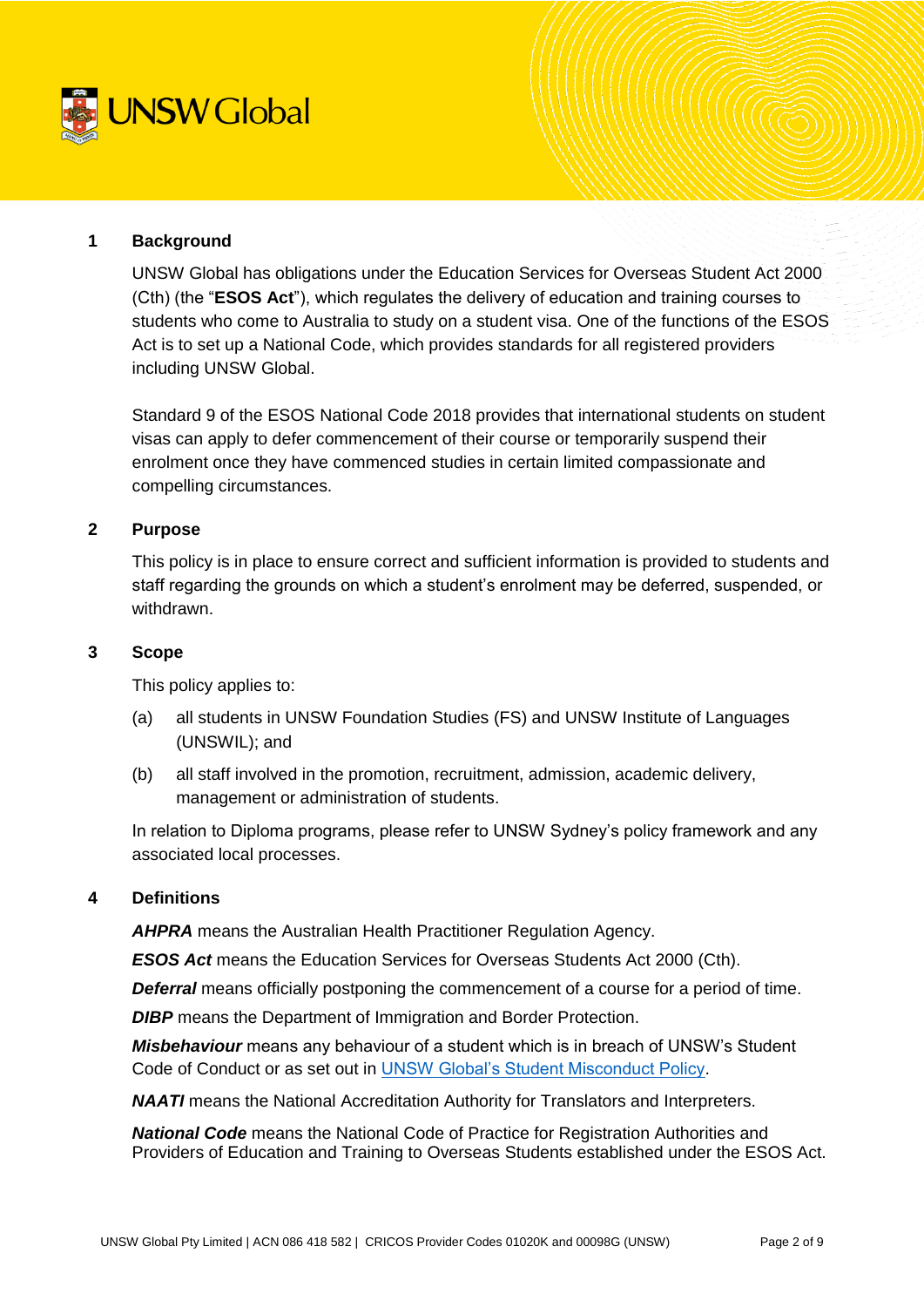

**Suspension** means a period of time during which the student does not participate in his or her program of study, can be initiated by the student or UNSW Global.

*Withdrawal* means the termination of a student's enrolment(s) with UNSW Global.

### **5 Policy Statement**

It is intended that each UNSW Global program will be undertaken continuously to completion. However, UNSW Global recognises that unforeseen circumstance may necessitate temporary interruption or termination of a student's study.

In the case where a deferral, suspension or withdrawal is required, UNSW Global will ensure its decisions are made in accordance with the assessment process outlined in paragraph 6.

### **5.1 Staff's obligations**

When processing requests for deferral, suspension or withdrawal staff must:

- (a) ensure that the form has been completed in full;
- (b) determine if the reasons for change, and the evidence submitted, are based on compassionate or compelling grounds, as set out in paragraph 6.1;
- (c) if a student is under 18 years of age, follow additional process as set out in the Under 18 Student Policy and Procedure;
- (d) notify the student, in writing, of the outcome of the request for change;
- (e) notify the government sponsor of the outcome of request for change, if applicable; and
- (f) notify the Department of Education via the Provider Registration and International Student Management System (PRISMS) of the change in the enrolment, if applicable.

# **5.2 Student's obligations**

When submitting a request for a deferral, suspension or withdrawal:

- (a) Overseas students, who are on a student visa, must be advised that any deferral, suspension or withdrawal of their course may affect their student visa;
- (b) Students wishing to change their enrolment must complete a relevant application form:
	- (i) for deferral, a " Deferral or change of course form";
	- (ii) for suspension, a "Temporary suspension form";
	- (iii) for withdrawal, a " Application to withdraw";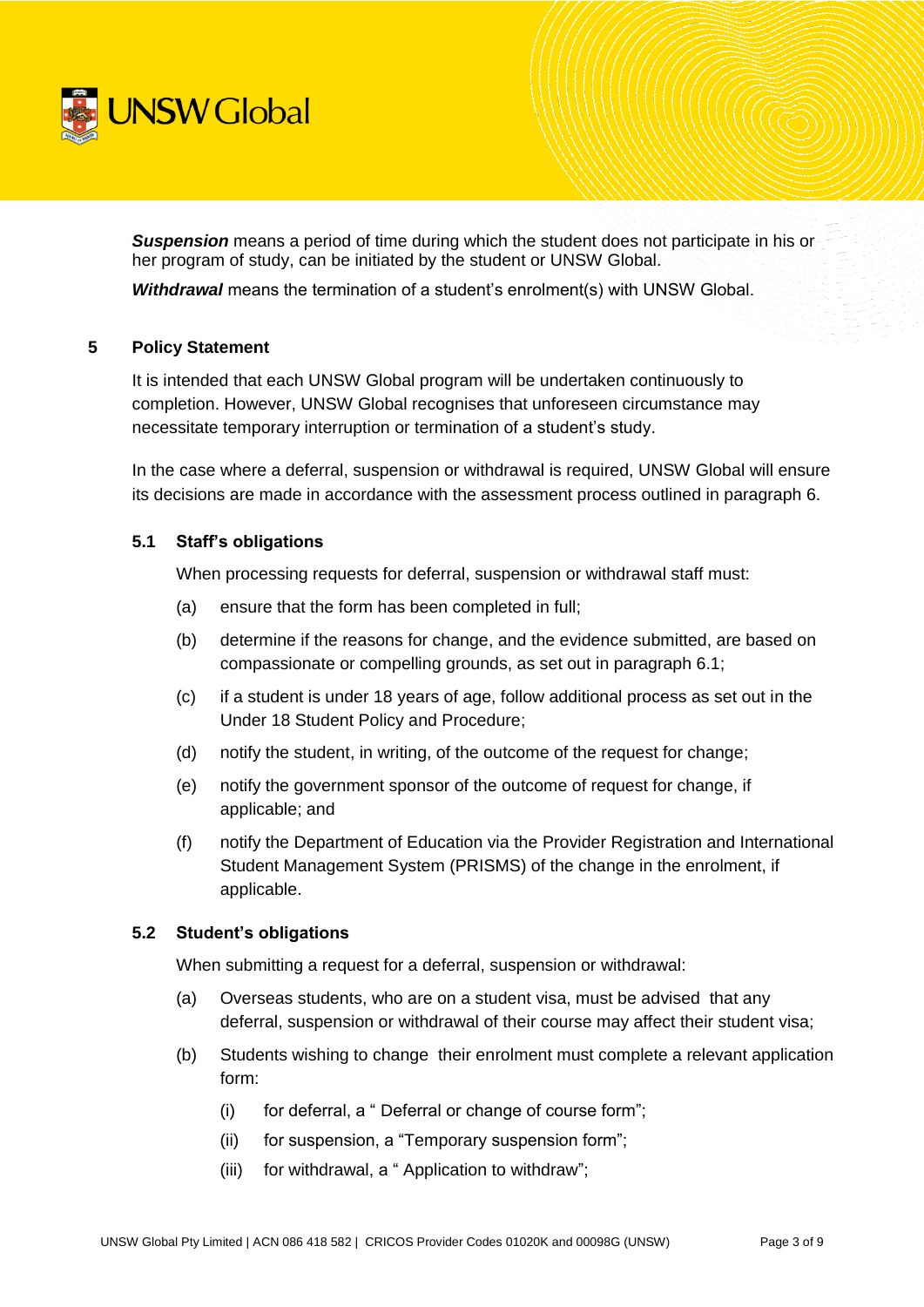

- (c) Students must give reasons for their request and provide sufficient documentary evidence to support their application. Examples include medical reports such as those referred to in section 6.1 (d), a visa refusal letter or a visa cancellation notification;
- (d) If a student is under 18 years of age, evidence of a parent or legal guardian supporting the request must be provided, in accordance with the Under 18 Student Policy; and
- (e) If a student is sponsored by a government sponsor, evidence of the sponsor supporting the request must be provided.

# **6 Assessment process**

The deferral, temporary suspension or withdrawal of enrolment request initiated by a student may only be effected through formal agreement in certain limited compassionate or compelling circumstances, as set out in paragraph 6.1. A deferral request can also be considered under circumstances as set out in paragraph 6.2.

All supporting documents must be written in English or translated into English by a NAATI accredited translator or appropriate alternatives.

# **6.1 Compassionate or Compelling circumstances**

Compassionate or compelling circumstances are generally circumstances beyond the control of the student and which have an impact upon the student's course progress or wellbeing. They could include, but are not limited to:

- (a) serious illness or injury of a student, which must be evidenced by a medical certificate from an AHPRA registered practitioner, stating that the student was unable to attend classes. In exceptional circumstances, or where the student is offshore, other medical evidence may be accepted at UNSW Global's sole discretion;
- (b) death or serious illness of a close family member such as a parent or grandparent. This requires a supporting document such as a death certificate which is written in English or is translated into English by a NAATI accredited translator or appropriate alternatives; or
- (c) major political upheaval or natural disaster in the home country requiring emergency travel by the student that is, or is likely to have, an impact on the student's ability to continue or commence their studies; or
- (d) a traumatic experience where a student is victim of, or a witness to, a serious accident or crime, and these experiences have impacted on the student. In this case, a hospital report, police report or an AHPRA registered health practitioner's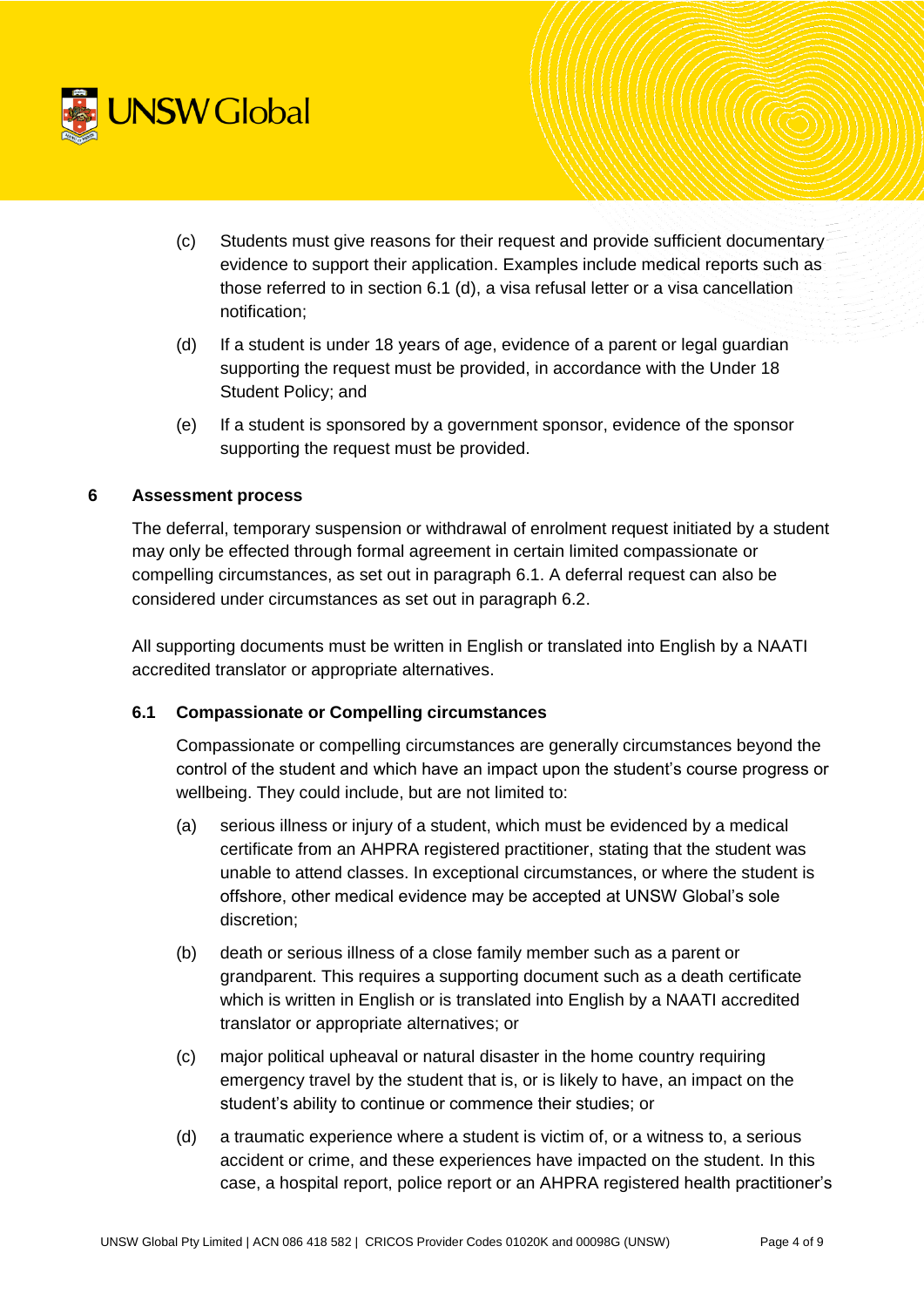

report should be provided. In exceptional circumstances, or where the student is offshore, other medical evidence may be accepted at UNSW Global's sole discretion; or

- (e) where UNSW Global was unable to offer a course; or
- (f) inability to begin studying on the course commencement date due to delay in receiving a student visa; or
- (g) the student's visa being cancelled by the Department of Immigration and Border Protection (DIBP) due to reasons other than breaching student visa conditions.

# **6.2 Failure in a pre-requisite course**

A deferral request may be considered due to the student's inability to start a course because of their failure in a pre-requisite course, but only where the following conditions are satisfied:

- (a) the student's attendance is satisfactory as defined in the Attendance Monitoring Policy (unless there is compassionate and compelling evidence for unsatisfactory attendance); and
- (b) the student has completed all coursework and assignments (unless there is compassionate and compelling evidence for not having done so).

**Note**: As a general guide, the maximum number of chances to repeat most courses is two, but for some courses such as the Foundation English Entry Course (FEEC) and University English Entry Course (UEEC), the maximum number of chances to repeat the course is one. Please refer to the Repeat Procedure within the relevant Student Handbook or contact the Admissions and Enrolment Team.

#### **6.3 Deferral**

#### *Student initiated deferral*

If a student wishes to defer commencement of their UNSW Foundation Studies or UNSW Institute of Languages course to a later intake:

- (a) they must make an application for deferral of the course by completing a "Deferral or change of course form", including all supporting evidence and submit the completed form to [admissions@unswglobal.unsw.edu.au;](mailto:admissions@unswglobal.unsw.edu.au)
- (b) they must be provide written evidence of compassionate or compelling circumstances as set out in paragraph 6.1 or meet the conditions as set out in paragraph 6.2: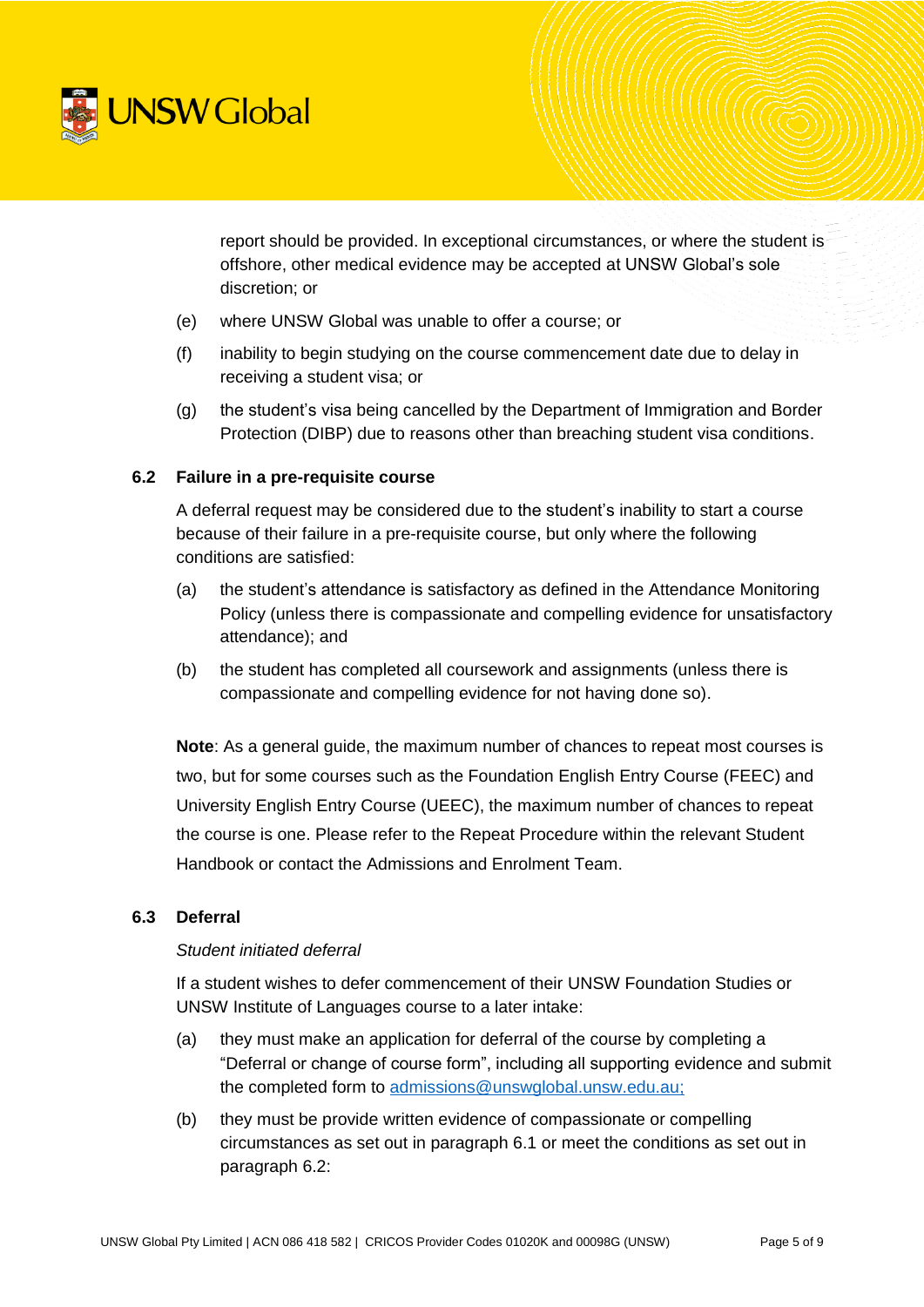

- (i) the period of time for which a student will be permitted to defer their studies is a maximum of twelve (12) months. However, the student must still meet the UNSW Global entry requirements for the applied program; and
- (ii) if there are changes in fees, the student must pay for the difference in fees; and
- (iii) if a student wishes to defer their studies to a date that is longer than twelve (12) months, deferral is not permitted and the student must re-apply for admission.
- (c) the student will be advised of UNSW Global's decision in writing, and a record will be kept in student's file.

### *Provider initiated deferral*

In accordance with the National Code, UNSW Global can temporarily defer a student's enrolment on the ground of:

Misbehaviour by the student (which will include any behaviour of a student which is in breach of UNSW's Student Code of Conduct or as set out in [UNSW Global's Student](https://intranet.unswglobal.unsw.edu.au/Policy/Policy/Student%20Misconduct%20Policy.pdf)  [Misconduct Policy\)](https://intranet.unswglobal.unsw.edu.au/Policy/Policy/Student%20Misconduct%20Policy.pdf).

# **6.4 Suspension**

# *Student initiated suspension*

If a student wishes to temporarily suspend their UNSW Foundation Studies or UNSW Institute of Languages course:

- (a) they must make an application for suspension of the course by completing a "Temporary suspension form", including all supporting evidence and submit the completed form to [enquiries@unswglobal.unsw.edu.au;](mailto:enquiries@unswglobal.unsw.edu.au)
- (b) they must provide evidence of compassionate or compelling circumstances which are set out in paragraph 6.1;
- (c) the period of time for which a student will be permitted to suspend their studies is dependent on the program; and
- (d) the student will be advised of UNSW Global's decision in writing, and a record will be kept in student's file.

#### *Provider initiated suspension*

In accordance with the National Code, UNSW Global can temporarily suspend a student's enrolment on the ground of: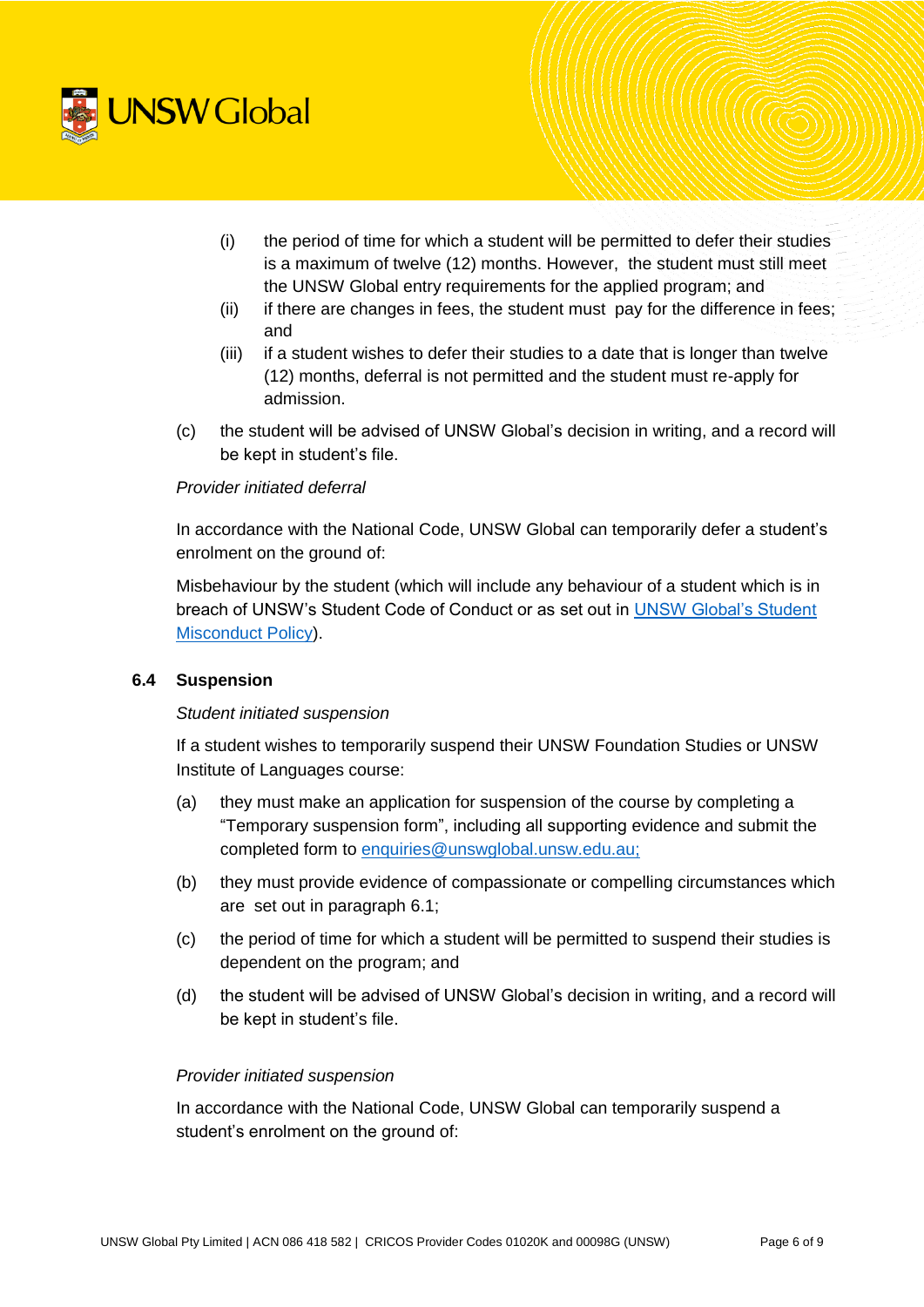

Misbehaviour by the student (which will include any behaviour of a student which is in breach of UNSW's Student Code of Conduct or as set out in [UNSW Global's Student](https://intranet.unswglobal.unsw.edu.au/Policy/Policy/Student%20Misconduct%20Policy.pdf)  [Misconduct Policy\)](https://intranet.unswglobal.unsw.edu.au/Policy/Policy/Student%20Misconduct%20Policy.pdf).

In the first instance of suspension initiated by UNSW Global, the period cannot exceed fourteen (14) days.

### **6.5 Withdrawal**

#### *Student initiated withdrawal*

- (a) Students wishing to terminate their enrolment(s) with UNSW Global should submit a 'Withdrawal Request Form' in accordance with the [UNSW Global](https://unswglobal.unsw.edu.au/documents/ESOS_PDF_Files/Refunds_and_Fees_Policy.pdf)  [Refunds and Fees Policy](https://unswglobal.unsw.edu.au/documents/ESOS_PDF_Files/Refunds_and_Fees_Policy.pdf) which sets out how when refunds are payable and how they are calculated;
- (b) Where a student is under 18 years of age, they will need to obtain a parent's or legal guardian's approval for the withdrawal, as set out in the Under 18 Student Policy;
- (c) Where a sponsored student is requesting a withdrawal, the approval from the sponsor is also required.

#### *Provider initiated withdrawal*

UNSW Global may withdraw a student's enrolment(s) on the grounds of:

- (a) unsatisfactory course progress; and/or
- (b) unsatisfactory attendance; and/or
- (c) non-payment of course fees; and/or
- (d) misbehaviour by the student (which will include any behaviour of a student which is in breach of UNSW's Student Code of Conduct or as set out in [UNSW Global's](https://intranet.unswglobal.unsw.edu.au/Policy/Policy/Student%20Misconduct%20Policy.pdf) [Student Misconduct Policy\)](https://intranet.unswglobal.unsw.edu.au/Policy/Policy/Student%20Misconduct%20Policy.pdf); and/or
- (e) breach of student visa condition(s), for example, an under 18 student refuses to maintain in accommodation approved by UNSW Global.

# **6.6 Appealing any UNSW Global decision in relation to suspension or withdrawal of enrolment**

Where deferral, suspension or withdrawal is initiated by UNSW Global, the student will be entitled to access UNSW Global's complaints and appeals process, in accordance with the [Complaints and Appeals Policy.](https://unswglobal.unsw.edu.au/documents/ESOS_PDF_Files/Complaints_and_Appeals_Policy.pdf)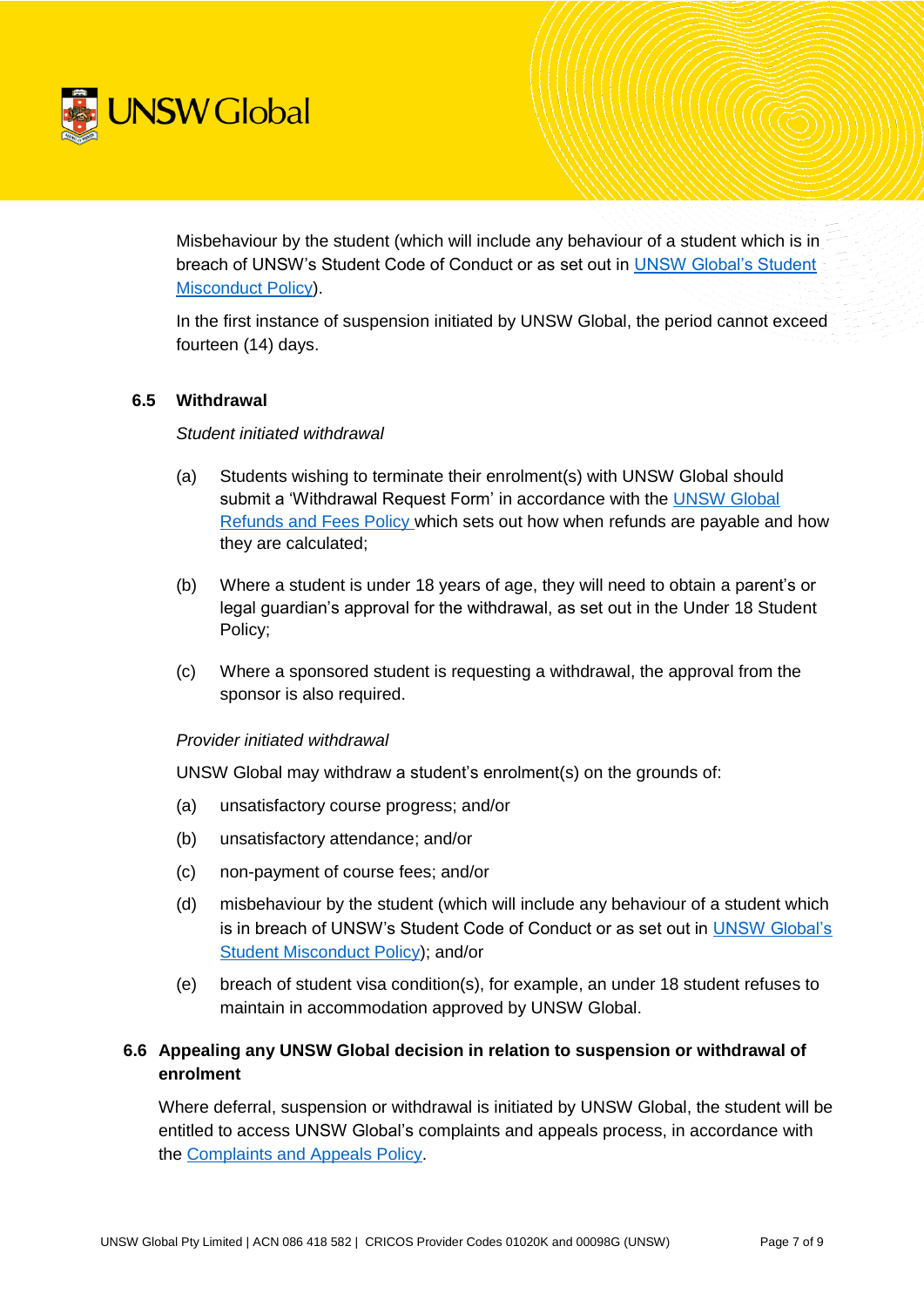

If the student accesses the registered provider's internal complaints and appeals process, suspension or withdrawal of the student's enrolment cannot take effect until UNSW Global's complaints and appeals process is completed, unless the extenuating circumstances relating to the welfare of the student apply. The extenuating circumstances include, but are not limited to the following, the student:

- (a) refuses to maintain approved care arrangements (only for students under 18 years of age);
- (b) is missing;
- (c) has medical concerns, severe depression or psychological issues which lead the provider to fear for the student's wellbeing;
- (d) has engaged or threatens to engage in behaviour that is reasonably believed to endanger the student or others; or
- (e) is at risk of committing a criminal offence.

# **7 Legal and Policy Framework**

This policy is intended to comply with Standard 9 of the National Code.

# **7.1 Responsibilities**

(a) *Approver*

The Chief Executive Officer is responsible for the approval of this policy.

(b) *Responsible Officer*

The General Manager, Services is responsible for the implementation, dissemination and review of this policy.

(c) *Contact Officer* 

The General Manager, Services is responsible for the day to day implementation of this policy and is the first point of contact for all enquiries that relate to this policy.

- (d) *Administration and publication*  The Policy and Compliance Officer is responsible for the administration and publishing of this policy.
- (e) *Staff, Supervisors and Executives* UNSW Global staff, supervisors and executives are responsible for assisting in the implementation of and adherence to this policy.

# **7.2 Review**

This policy is due for review three (3) years from its date of implementation or in case of legislative or regulatory changes.